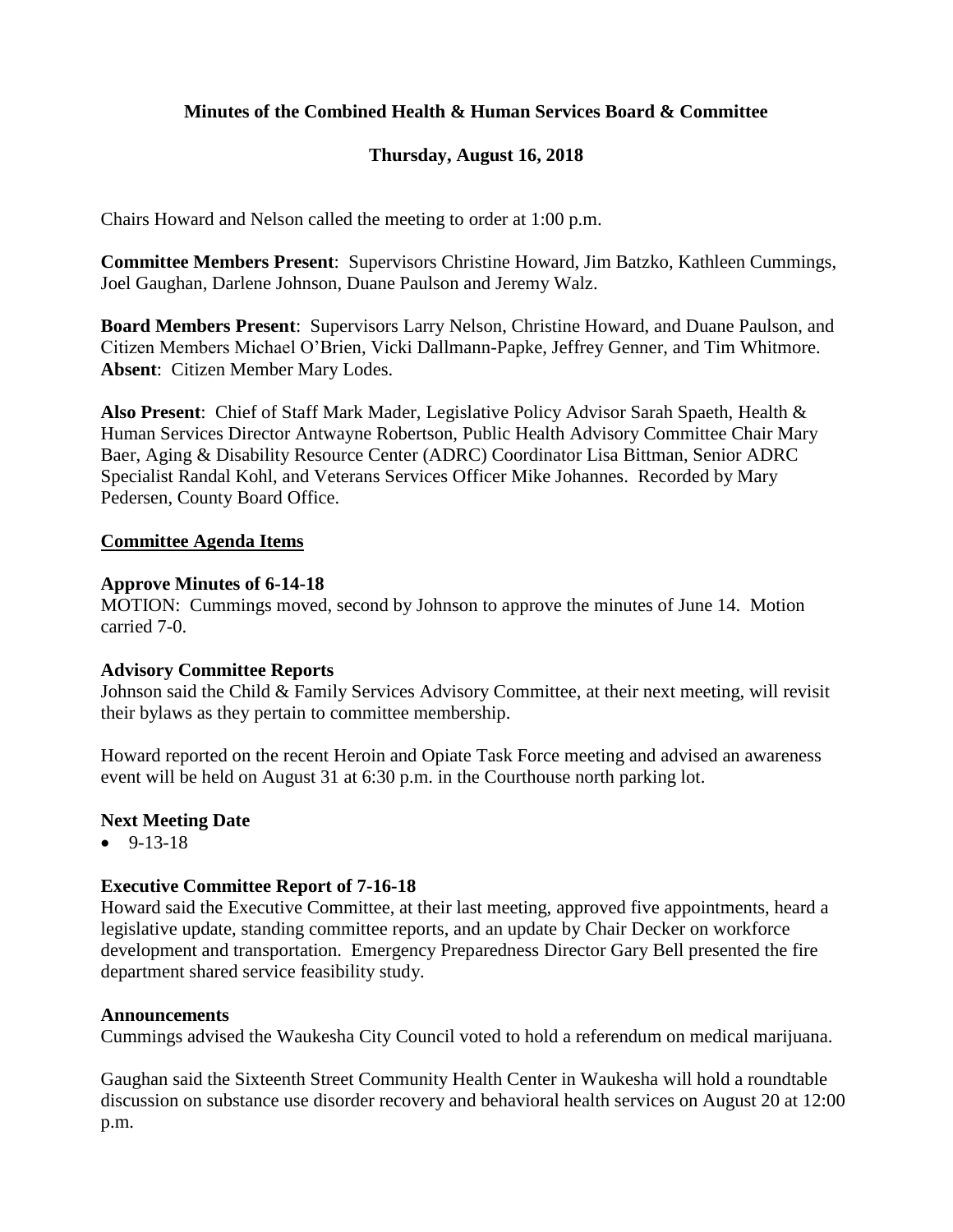8-16-18 H&HS Committee/Board Page **2** of **3**

Howard said she will be part of an event next Saturday at the Evangelical and Reformed United Church of Christ in Waukesha at 12:00 p.m. to raise money and awareness for SALS Recovery Center which will also include vendors.

# **Board Agenda Items**

## **Approve Minutes of 7-12-18**

MOTION: Whitmore moved, second by Genner to approve the minutes of July 12. Motion carried 7-0.

# **Next Meeting Date**

 $-9-13-18$ 

# **Announcements**

Nelson said he is working with Robertson and Howard on getting new advisory committee members.

# **Committee and/or Board Agenda Items for Discussion and Consideration**

# **Review Aging Plan** *(Board and Committee)*

Bittman discussed the Aging Unit Plan Goals for 2019-2021 as outlined in her handout which included information on advocacy, nutrition, services in support of caregivers, services to people with dementia, healthy aging, and local priorities. This plan will be sent to the State for review then ADRC staff will hold a hearing which could result in revisions. The final plan will be re-submitted to the State then come before the Health & Human Services Committee in October for approval.

## **Dementia Care** *(Board and Committee)*

Kohl discussed the Dementia Care Program in the ADRC as outlined in his handout including dementia friendly businesses and communities, statistics on dementia nationwide and in Waukesha County, and his role as a Dementia Care Specialist.

## **Approve Updated Public Health Advisory Committee Bylaws** *(Board)*

Dallmann-Papke and Baer explained the updates to the Public Health Advisory Committee bylaws as outlined in their handouts. Whitmore suggested an amendment which Dallmann-Papke concurred. After the word "terms" under Article III – Officers, add "and shall be elected at the annual meeting."

MOTION: Dallmann-Papke moved, second by Genner to approve the updated Public Health Advisory Committee Bylaws as amended. Motion carried 7-0.

## **Accept 2017 Veterans Services Annual Report** *(Committee)*

Johannes reviewed the 2017 annual report for the Veterans Services Office as outlined. The total number of veterans in Waukesha County as of September 30, 2017, per VA figures, was 24,999. This does not include the number of dependents of veterans which, when added with the veteran population, can easily triple this figure. Per Wisconsin Department of Veterans Affairs (WDVA)